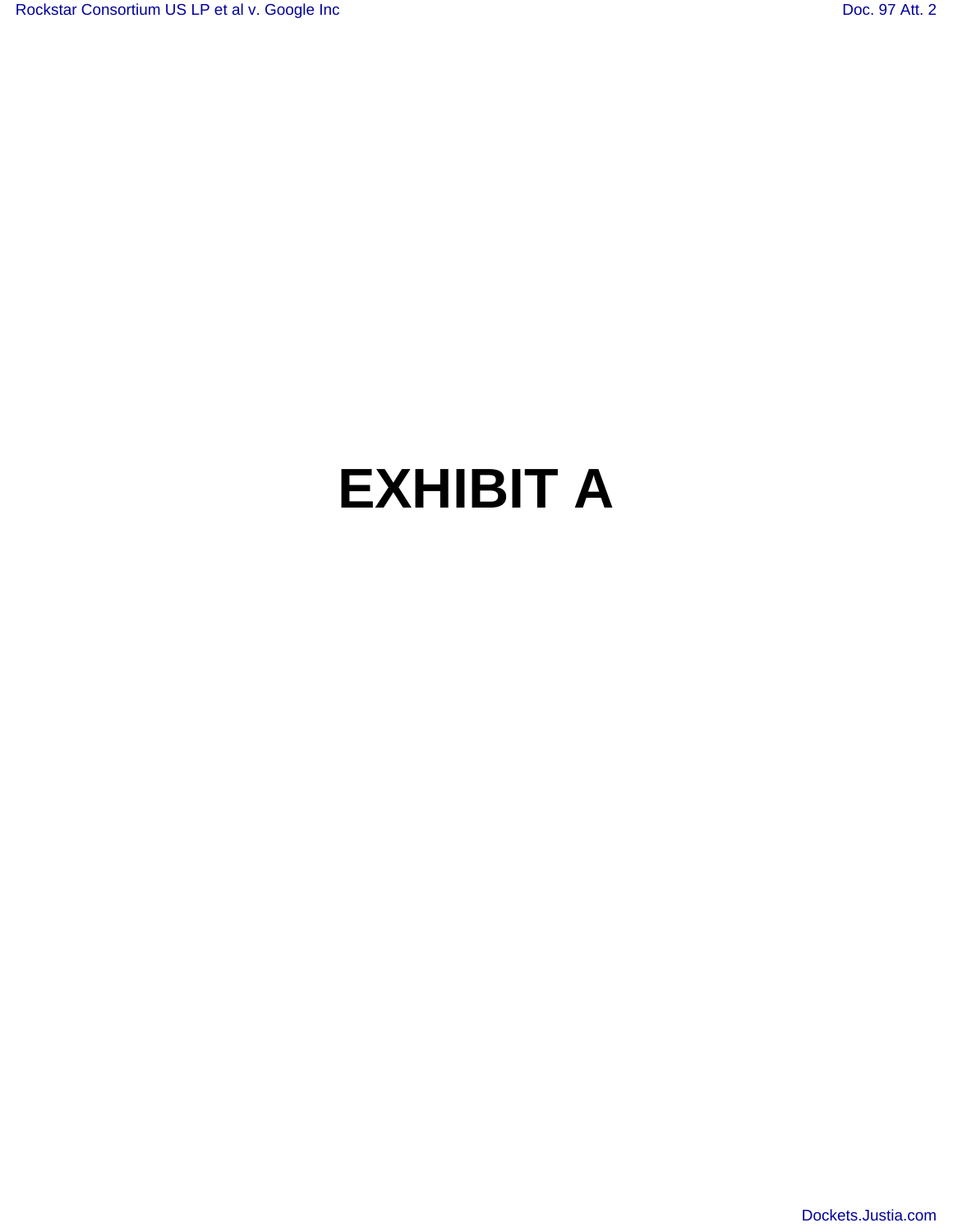### IN THE UNITED STATES DISTRICT COURT FOR THE EASTERN DISTRICT OF TEXAS MARSHALL DIVISION

| ROCKSTAR CONSORTIUM US LP<br>AND NETSTAR TECHNOLOGIES LLC, |  |
|------------------------------------------------------------|--|
| Plaintiffs,                                                |  |
| V.                                                         |  |
| GOOGLE INC.                                                |  |
| Defendant.                                                 |  |
|                                                            |  |

Civil Action No. 13-cv-00893-RG

#### **INITIAL DISCLOSURE STATEMENT OF DEFENDANT GOOGLE INC.**

Pursuant to Rule  $26(a)(1)(A)$  of the Federal Rules of Civil Procedure and Paragraphs  $1(a)$ through (g) and 3(b) and (c) of this Court's Discovery Order, Defendant Google Inc. ("Google") provides this Initial Disclosure Statement. Google makes these disclosures based on its current knowledge, without the benefit of formal discovery in this action, and without waiver of attorney-client privilege, work product, common interest privilege, or any other privilege. Google's investigations are continuing and Google expressly reserves the right to amend or modify these disclosures in accordance with Rule 26 based on additional information obtained through formal discovery, continued investigation, or other means. Google further reserves the right to object on any applicable basis to the production of documents and things from the categories identified herein or the obtaining of testimony from the witnesses identified herein.

Subject to the foregoing, Google provides the following information and disclosures based on Plaintiffs Rockstar Consortium US LP and NetStar Technologies LLC's (collectively, "Plaintiffs") Complaint and Disclosure of Asserted Claims and Infringement Contentions Pursuant to Patent Rule 3-1 ("Infringement Contentions"), which allege infringement of U.S.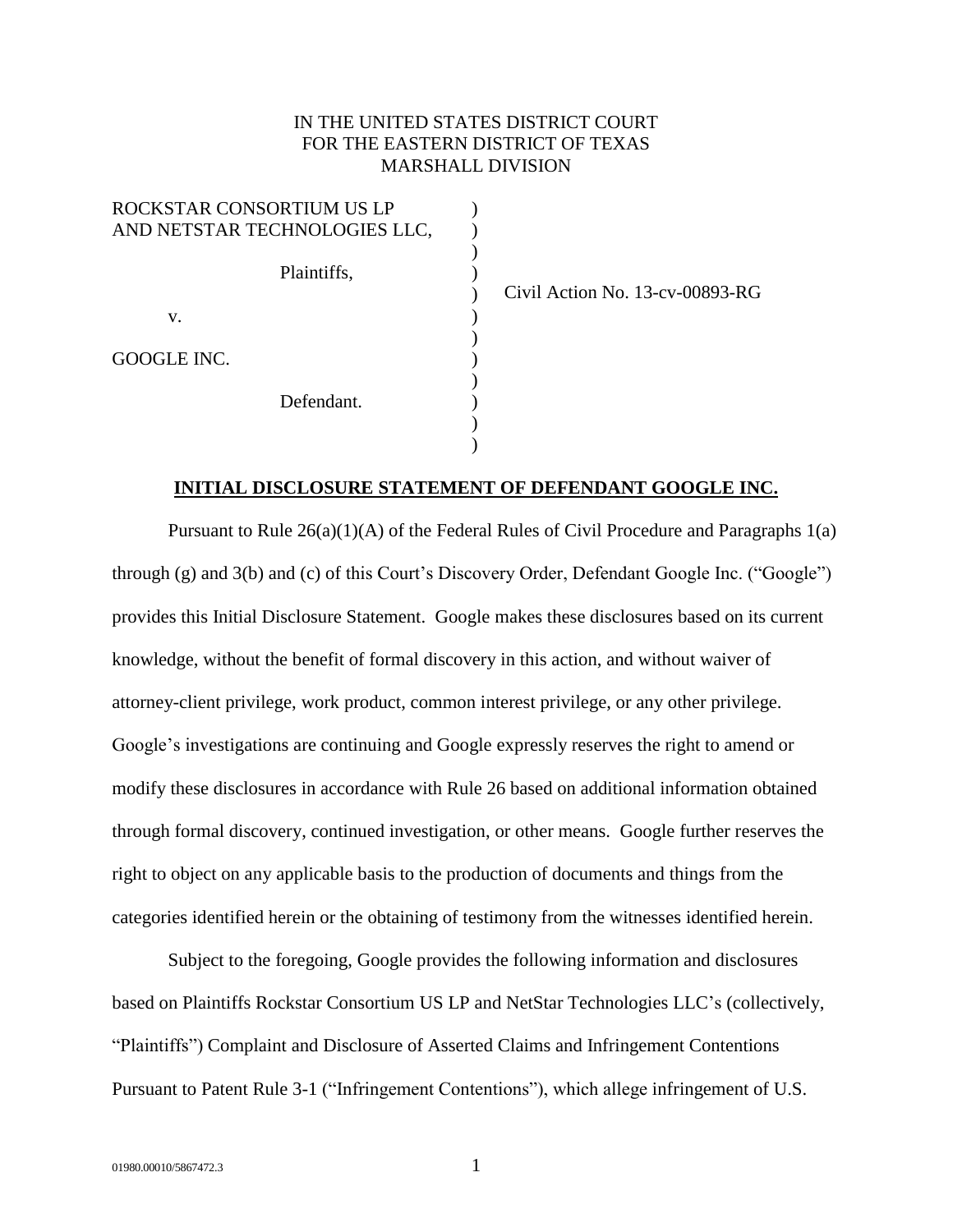inventors, the prosecuting attorney, and/or other persons owing a duty of candor to the PTO. Google has provided details of its unenforceability allegations in its Answer to Plaintiffs' Complaint, dated January 10, 2014.

#### 4. Unclean Hands

Plaintiffs' claims against Google are barred under the doctrine of unclean hands, including for the reasons set for in paragraphs  $45 - 231$  of Google's Answer to Rockstar's Complaint.

## 5. Limitation on Patent Damages

On information and belief, any claim for damages based on the alleged infringement of the claims of the patents-in-suit must be limited according to 35 U.S.C. §§ 286, 287, and/or 288.

## **(d) Persons Having Knowledge of Relevant Facts**

Based on information currently available to Google after reasonable investigation, the following entities and individuals may have discoverable information that Google may use to support its claims or defenses in this action. Google provides the following list without any concession, agreement, admission, or waiver of any ultimate determination of relevance or admissibility of particular information for any purpose, and without waiver of attorney-client privilege or work-product immunity, or any other privilege or immunity. Google reserves the right to amend or supplement this list of persons based on facts that may be disclosed during discovery.

| <b>Name</b> | <b>Contact Information</b>                                                                                                                                                                   | <b>Connection to Case</b> | <b>Knowledge</b>                                                                                                     |
|-------------|----------------------------------------------------------------------------------------------------------------------------------------------------------------------------------------------|---------------------------|----------------------------------------------------------------------------------------------------------------------|
| Adam Juda   | May be reached through<br>counsel for Google.<br><b>Quinn Emanuel Urquhart</b><br>& Sullivan, LLP<br>50 California St., 22 <sup>nd</sup> Flr.<br>San Francisco, CA 94111<br>$(415)$ 875-6387 | Google employee           | Structure,<br>characteristics,<br>operation, and/or<br>business aspects of the<br>accused features of<br>Search Ads. |

3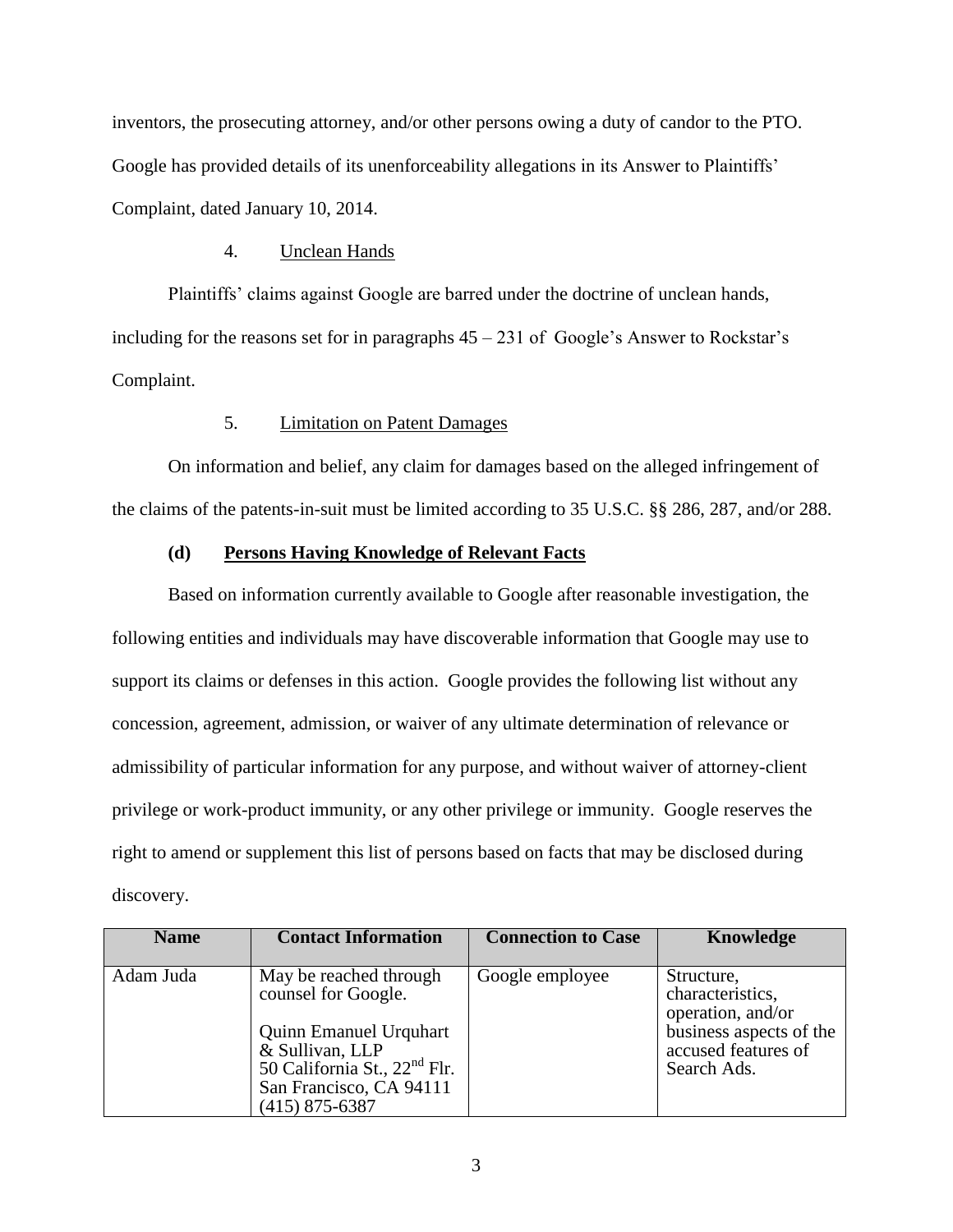| <b>Name</b>                  | <b>Contact Information</b>                                                                                                                                                                   | <b>Connection to Case</b>                           | <b>Knowledge</b>                                                                                                                                  |
|------------------------------|----------------------------------------------------------------------------------------------------------------------------------------------------------------------------------------------|-----------------------------------------------------|---------------------------------------------------------------------------------------------------------------------------------------------------|
| Jonathan<br><b>Alferness</b> | May be reached through<br>counsel for Google.<br>Quinn Emanuel Urquhart<br>& Sullivan, LLP<br>50 California St., 22 <sup>nd</sup> Flr.<br>San Francisco, CA 94111<br>$(415)$ 875-6387        | Google employee                                     | Structure,<br>characteristics,<br>operation, and/or<br>business aspects of the<br>accused features of<br>Search Ads.                              |
| Amin Charaniya               | May be reached through<br>counsel for Google.<br><b>Quinn Emanuel Urquhart</b><br>& Sullivan, LLP<br>50 California St., 22 <sup>nd</sup> Flr.<br>San Francisco, CA 94111<br>$(415)$ 875-6387 | Google employee                                     | Structure,<br>characteristics,<br>operation, and/or<br>business aspects of the<br>accused features of<br>Local Ads.                               |
| Myles Sussman                | May be reached through<br>counsel for Google.<br><b>Quinn Emanuel Urquhart</b><br>& Sullivan, LLP<br>50 California St., 22 <sup>nd</sup> Flr.<br>San Francisco, CA 94111<br>$(415)$ 875-6387 | Google employee                                     | Structure,<br>characteristics,<br>operation, and/or<br>business aspects of the<br>accused features of<br>Search Ads.                              |
| Dandapandi<br>Sivakumar      | May be reached through<br>counsel for Google.<br><b>Quinn Emanuel Urquhart</b><br>& Sullivan, LLP<br>50 California St., 22 <sup>nd</sup> Flr.<br>San Francisco, CA 94111<br>$(415)$ 875-6387 | Google employee                                     | Structure,<br>characteristics,<br>operation, and/or<br>business aspects of<br>accused advertising<br>features of Google's<br>personalized search. |
| <b>Graham Spencer</b>        | May be reached through<br>counsel for Google.<br><b>Quinn Emanuel Urquhart</b><br>& Sullivan, LLP<br>50 California St., 22 <sup>nd</sup> Flr.<br>San Francisco, CA 94111<br>$(415)$ 875-6387 | Co-Founder of Excite;<br>current Google<br>employee | Prior art relevant to<br>the patents-in-suit.                                                                                                     |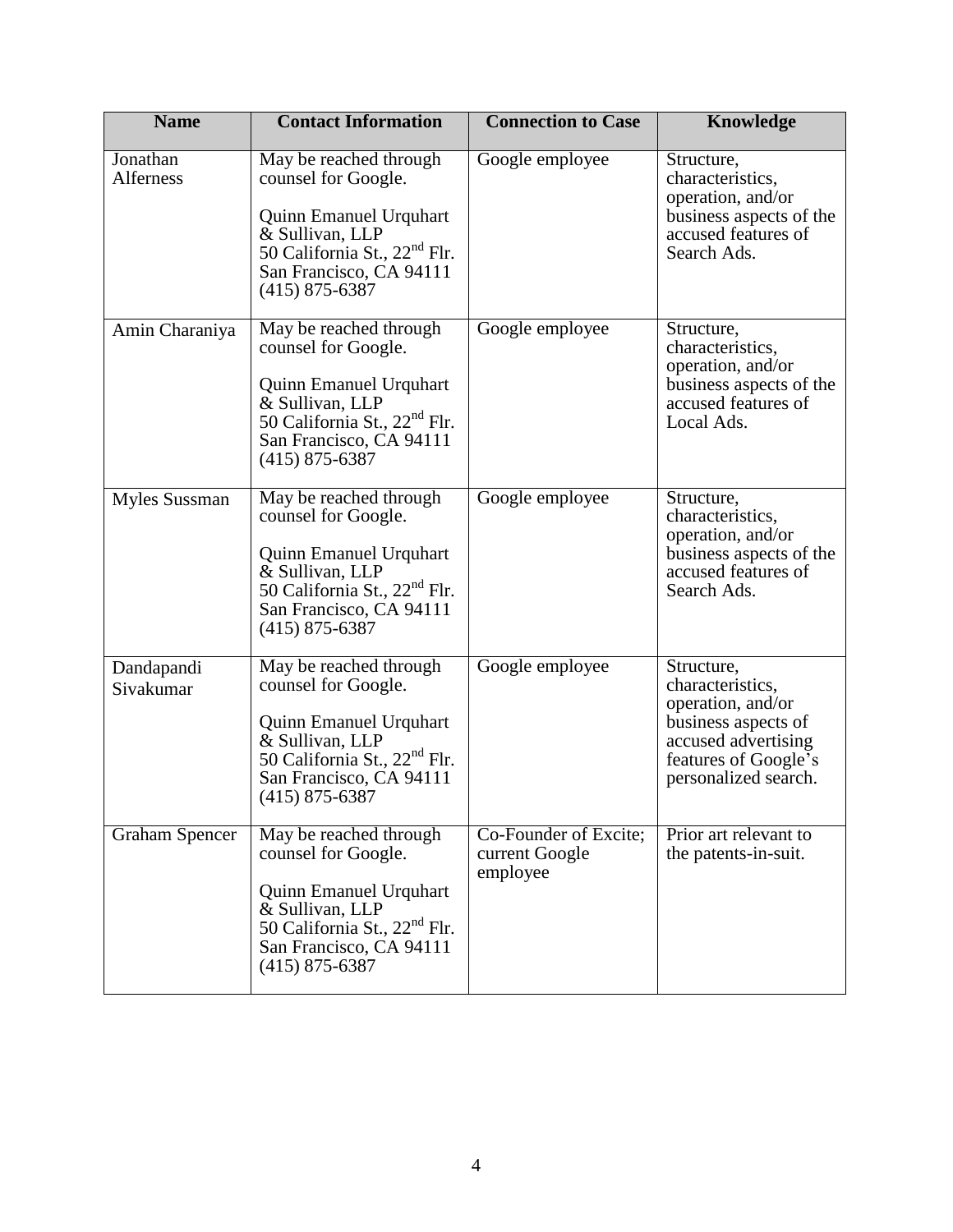| <b>Name</b>                      | <b>Contact Information</b>                                                                                                                                                                   | <b>Connection to Case</b>                                                        | Knowledge                                     |
|----------------------------------|----------------------------------------------------------------------------------------------------------------------------------------------------------------------------------------------|----------------------------------------------------------------------------------|-----------------------------------------------|
| <b>Ben Lutch</b>                 | May be reached through<br>counsel for Google.<br><b>Quinn Emanuel Urquhart</b><br>& Sullivan, LLP<br>50 California St., 22 <sup>nd</sup> Flr.<br>San Francisco, CA 94111<br>$(415)$ 875-6387 | Co-Founder of Excite;<br>current Google<br>employee                              | Prior art relevant to<br>the patents-in-suit. |
| <b>Martin Reinfried</b>          | <b>Incredible Labs</b><br>San Francisco, CA                                                                                                                                                  | Co-Founder of Excite                                                             | Prior art relevant to<br>the patents-in-suit. |
| <b>Michael Burrows</b>           | May be reached through<br>counsel for Google.<br><b>Quinn Emanuel Urquhart</b><br>& Sullivan, LLP<br>50 California St., 22 <sup>nd</sup> Flr.<br>San Francisco, CA 94111<br>$(415)$ 875-6387 | Principal developer of<br>AltaVista search<br>engine; current Google<br>employee | Prior art relevant to<br>the patents-in-suit. |
| <b>Louis Monier</b>              | Kyron<br>139 Forest Ave.<br>Palo Alto, CA                                                                                                                                                    | Principal developer of<br>AltaVista search<br>engine                             | Prior art relevant to<br>the patents-in-suit. |
| Jerry Yang                       | Los Altos Hills, CA                                                                                                                                                                          | Co-Founder of Yahoo!<br>Inc.                                                     | Prior art relevant to<br>the patents-in-suit. |
| David Filo                       | Yahoo! Inc.<br>701 First Avenue,<br>Sunnyvale, CA<br>94089                                                                                                                                   | Co-Founder of Yahoo!<br>Inc.                                                     | Prior art relevant to<br>the patents-in-suit. |
| Representative<br>of Yahoo! Inc. | Yahoo! Inc.<br>701 First Avenue,<br>Sunnyvale, CA<br>94089                                                                                                                                   | Yahoo! Inc.                                                                      | Prior art relevant to<br>the patents-in-suit  |
| <b>Brian Pinkerton</b>           | A <sub>9</sub><br>130 Lytton Ave<br>Palo Alto, California,<br>94301                                                                                                                          | Founder of<br>WebCrawler                                                         | Prior art relevant to<br>the patents-in-suit. |
| <b>Steve Kirsch</b>              | OneID<br>156 2nd Street<br>San Francisco, CA<br>94107                                                                                                                                        | Founder of InfoSeek<br>Corporation                                               | Prior art relevant to<br>the patents-in-suit. |
| Danny Sullivan                   | Search Engine Land<br>Orange County, CA                                                                                                                                                      | Editor-in-chief, Search<br>Engine Land                                           | Prior art relevant to<br>the patents-in-suit. |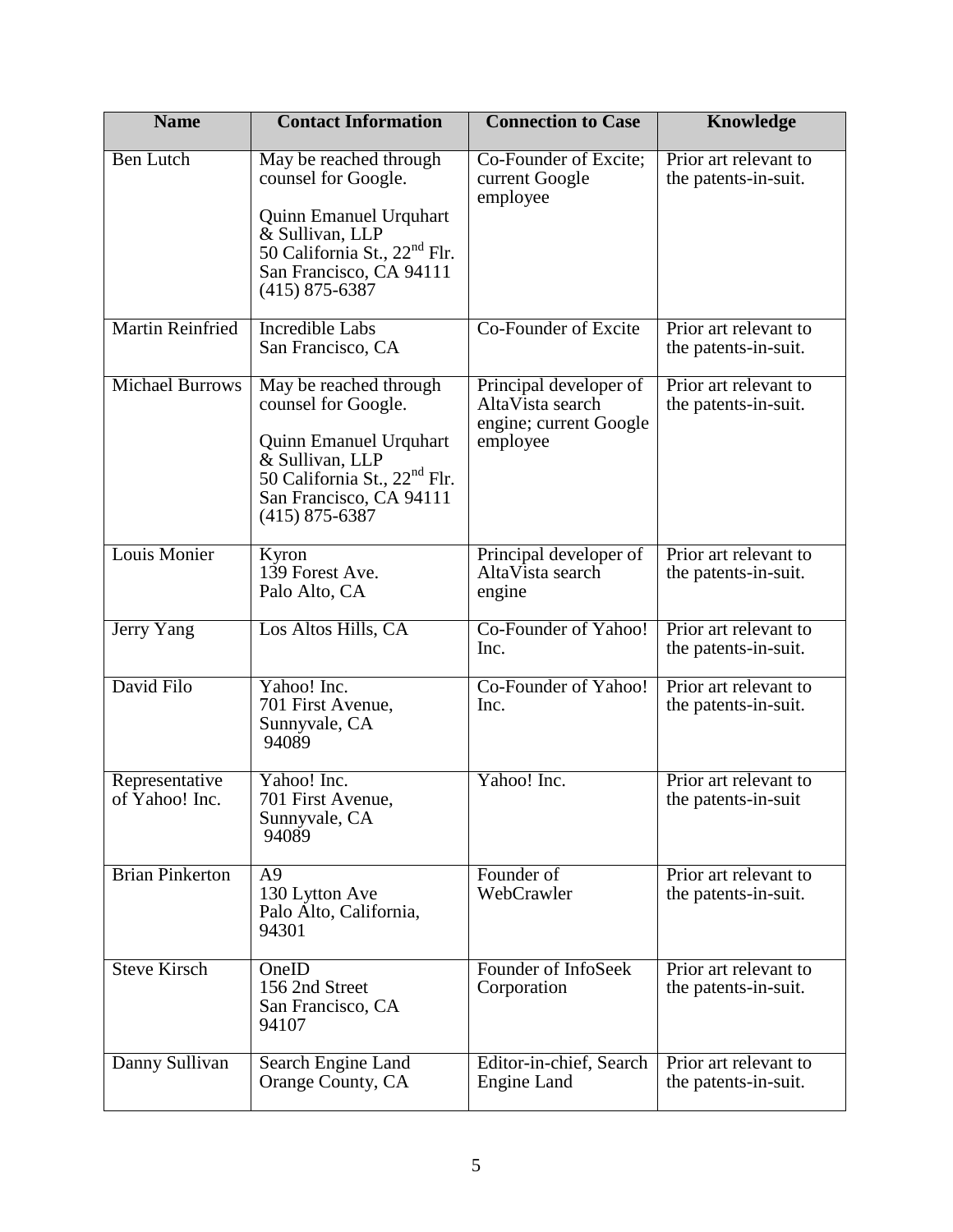| <b>Name</b>                          | <b>Contact Information</b>                                                                                                                                                                   | <b>Connection to Case</b>                                         | Knowledge                                                                              |
|--------------------------------------|----------------------------------------------------------------------------------------------------------------------------------------------------------------------------------------------|-------------------------------------------------------------------|----------------------------------------------------------------------------------------|
| <b>Tim Bray</b>                      | Vancouver, Canada                                                                                                                                                                            | Former Open Text<br>employee; former<br>Google employee           | Prior art relevant to<br>the patents-in-suit                                           |
| <b>Lilly Buchwitz</b>                | May be reached through<br>counsel for Google.<br><b>Quinn Emanuel Urquhart</b><br>& Sullivan, LLP<br>50 California St., 22 <sup>nd</sup> Flr.<br>San Francisco, CA 94111<br>$(415)$ 875-6387 | Former Open Text<br>employee                                      | Prior art relevant to<br>the patents-in-suit                                           |
| <b>Robert Carl</b><br><b>Barrett</b> | Unknown                                                                                                                                                                                      | Named inventor of<br>U.S. Patent No.<br>5,727,129                 | Prior art relevant to<br>the patents-in-suit                                           |
| Daniel Clark<br>Kellem               | Unknown                                                                                                                                                                                      | Named inventor of<br>U.S. Patent No.<br>5,727,129                 | Prior art relevant to<br>the patents-in-suit                                           |
| Paul Philip<br>Maglio                | Unknown                                                                                                                                                                                      | Named inventor of<br>U.S. Patent No.<br>5,727,129                 | Prior art relevant to<br>the patents-in-suit                                           |
| Youji Kohda                          | Unknown                                                                                                                                                                                      | Prior art author                                                  | Prior art relevant to<br>the patents-in-suit                                           |
| Sesumu Endo                          | Unknown                                                                                                                                                                                      | Prior art author                                                  | Prior art relevant to<br>the patents-in-suit                                           |
| <b>Richard Prescott</b><br>Skillen   | Contact information or<br>last known contact<br>information is believed to<br>be in possession of<br>Plaintiffs.                                                                             | Named inventor of the<br>patents-in-suit                          | Conception and<br>reduction to practice<br>of the patents-in-suit;<br>prior art.       |
| Frederick<br>Caldwell<br>Livermore   | Contact information or<br>last known contact<br>information is believed to<br>be in possession of<br>Plaintiffs.                                                                             | Named inventor of the<br>patents-in-suit                          | Conception and<br>reduction to practice<br>of the patents-in-suit;<br>prior art.       |
| <b>Bruce Garlick</b>                 | Contact information or<br>last known contact<br>information is believed to<br>be in possession of<br>Plaintiffs                                                                              | Attorney responsible<br>for prosecution of the<br>patents-in-suit | Prosecution of the<br>applications resulting<br>in issuance of the<br>patents-in-suit. |